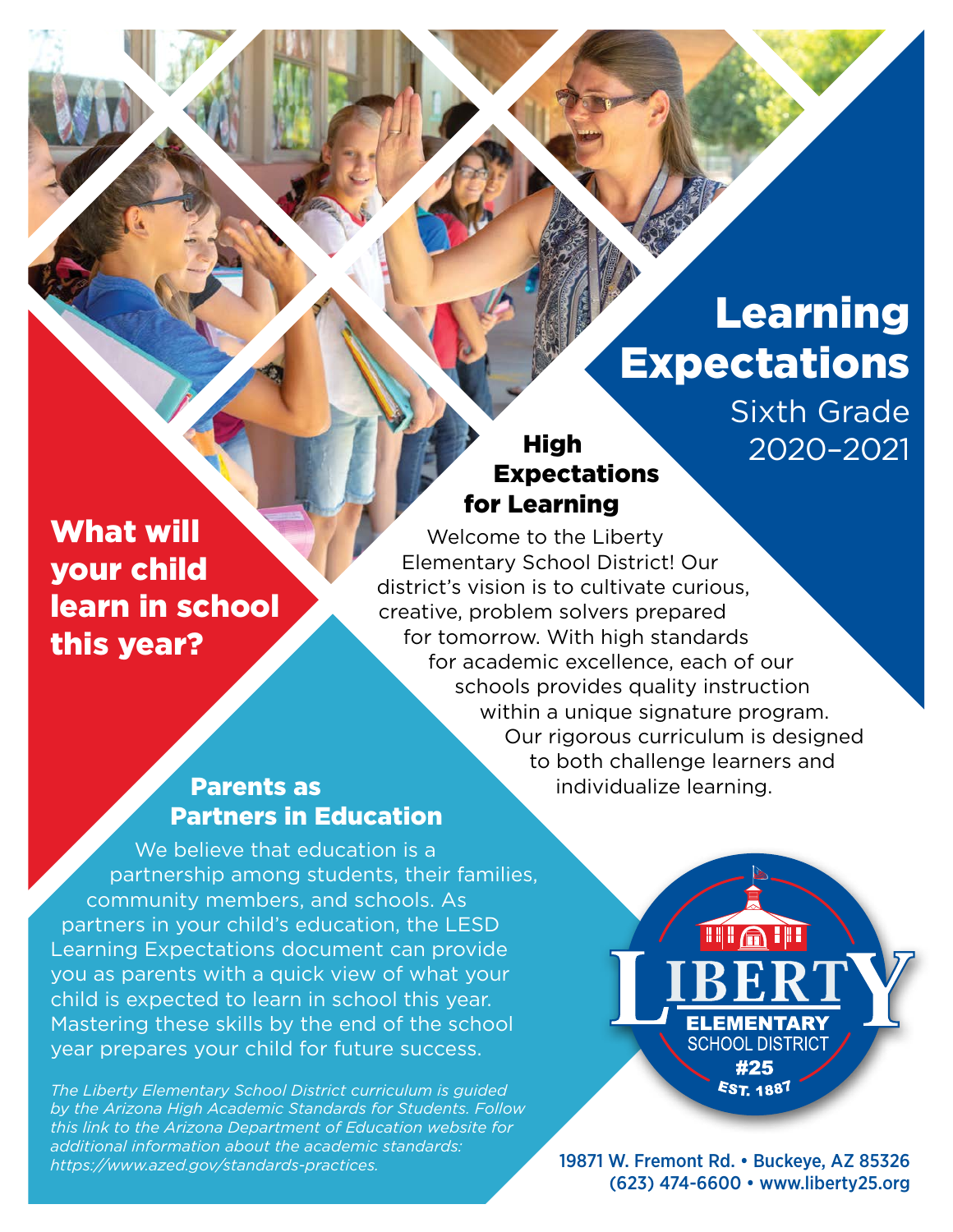

## ELA Sixth Grade Curriculum for Parents

*By the end of the year, students will be able to do the following as it relates to each topic…*

## **Reading**

- $\bullet$  Cite textual evidence to support analysis of what a text says explicitly as well as inferences drawn from the text.
- $\bullet$  Determine a theme or central idea of a text and how it is conveyed through particular details.
- Provide a summary of the text based on what was read without using personal opinions or judgements.
- $\bullet$  Describe how a particular story's plot unfolds as well as how characters respond and change as the plot moves toward a resolution.
- Analyze in detail how a key individual, event, or idea is introduced and developed in a text.
- Compare and contrast similar themes and topics in different types of text (stories, poems, historical novels, fantasy, etc.).
- $\bullet$  Determine the author's point of view or purpose and explain how it is conveyed in the text.

### **Writing**

- $\bullet$  Write arguments to support claims with clear reasons and relevant evidence using credible sources.
- $\bullet$  Write informative/explanatory texts to examine a topic, convey ideas and concepts, and analyze relevant content.

#### Questions?

6

Please contact your child's teacher at any time with questions regarding the curriculum, and be sure to attend conferences with your child's teacher in both October and January.

#### **Speaking & Listening**

- $\bullet$  Engage effectively in collaborative discussions about texts, and issues.
- $\bullet$  Use presentations skills to effectively convey logical ideas, pertinent descriptions, facts, and details that support main ideas or themes.

#### **Vocabulary**

- Use a variety of strategies to determine or clarify the meaning of words and phrases (e.g., Greek or Latin affixes or roots, context clues, and reference materials).
- Acquire and use accurately grade-appropriate general academic and domain-specific words and phrases.

#### **Language**

 $\bullet$  Use knowledge of language and its conventions when writing, speaking, reading, or listening.